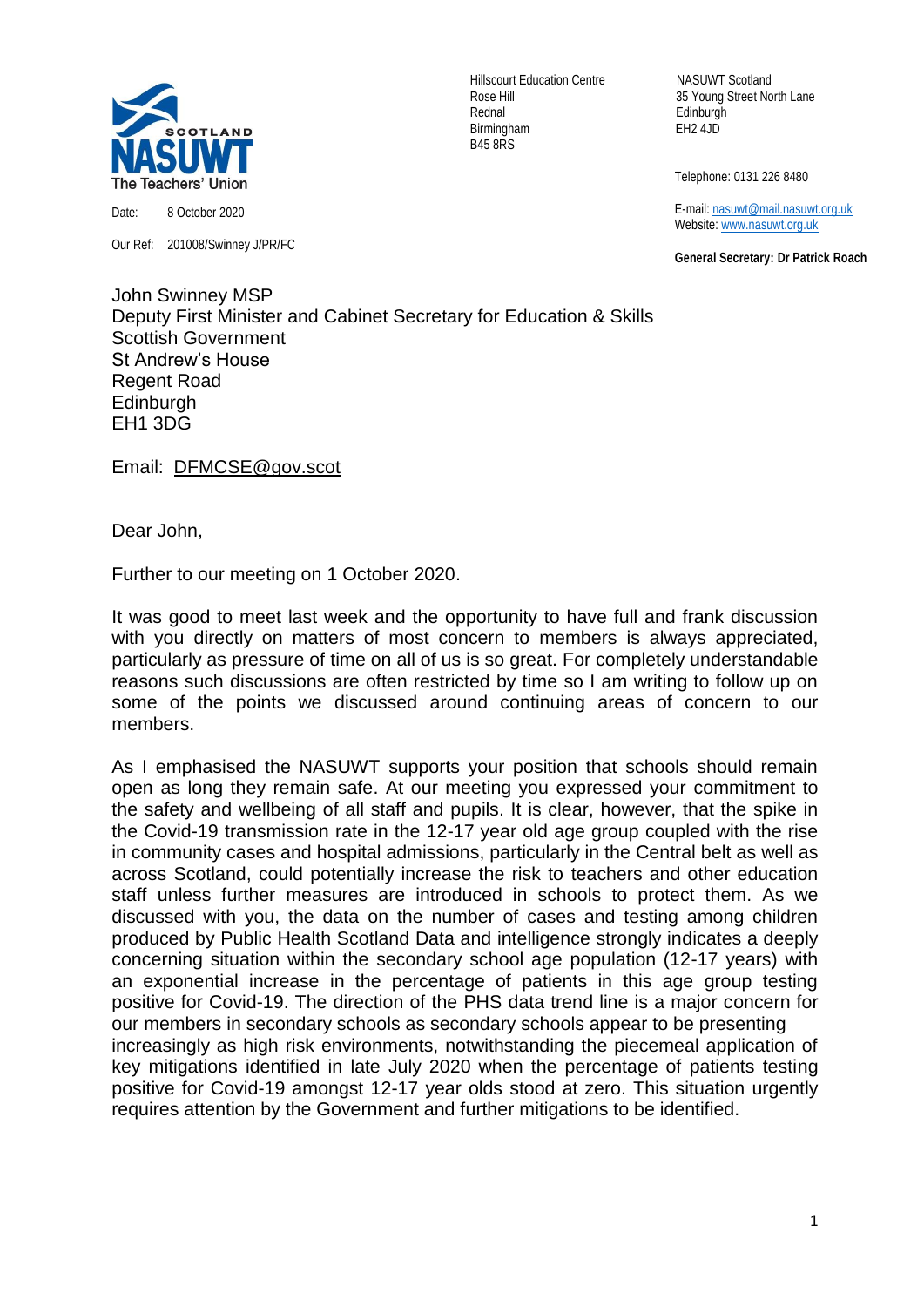The additional social and economic restrictions announced by the First Minister on 7 October 2020 have been introduced partly to address virus transmission in the wider community and to create the conditions to enable schools to remain open. However, further within-school measures, together with more stringent compliance and enforcement measures, are, in our view, also required. We would, therefore, once again ask that active and urgent consideration is given by your Department to the introduction of additional school-specific measures, particularly with regard to protecting staff who have underlying health conditions and who are in a vulnerable group.

At our meeting I raised the problem of individual risk assessments for vulnerable and extremely vulnerable staff not being revisited or considered a live document by schools. This remains an issue. It is essential that employers are complying with their duty of care to do this and that the Government ensures this is done.

The NASUWT is concerned to note ongoing poor practice by employers in respect of the provision of risk assessments and reasonable adjustments in the case of staff who are the most vulnerable. Much of this poor practice arises, in our view, from a lack of clear guidance to the sector on the need for additional mitigations to ensure the safety of staff who are most at risk. As one example, a heavily pregnant teacher who has support from medical advice to request to undertake work outside of direct face to face teaching was offered alternative administrative tasks but told pay would be reduced commensurate with such work. I trust that you would accept that such a response by the employer is not acceptable. It does indicate a need to look quickly and in detail at how vulnerable staff can be better and more appropriately supported and employed by school employers. We would welcome the opportunity to discuss further with your officials the strengthening of protections for vulnerable and other at risk staff.

We discussed the increasing difficulties our members face with non-compliance of the H&S mitigations, often arising through a wish in some areas to operate 'business as usual' or differing interpretations of the Government guidance across local authorities, some of which result in clear breaches not only of your guidance but also health & safety legislation. We welcome your statement in respect of parents' evenings, recognising that whilst parental engagement is important, it would not be appropriate or acceptable for parents' meetings to be conducted on site in schools. We further welcome your commitment to direct intervention via COSLA where an employer does not engage or take appropriate action to address the problem. We will be writing separately to your officials as agreed with the detail of one particular example that would fall into this category, relating to long standing issues with cleaning mitigations across Glasgow schools that needs to be resolved.

We also discussed an issue with some schools not following the protocol when a suspected case of Covid-19 is identified. I am aware that HPS are working with COSLA on a protocol and we trust that you will seek to ensure that this will be completed as soon as possible and as a basis for providing clear and unequivocal guidance to all employers.

Finally, the NASUWT welcomed your commitment to providing clarity over contingency plans for the 2021 National Qualifications and examination diet. Teachers will welcome the guidance that is coming but the devil will of course be in the detail on the implications of the decisions around system of assessment to